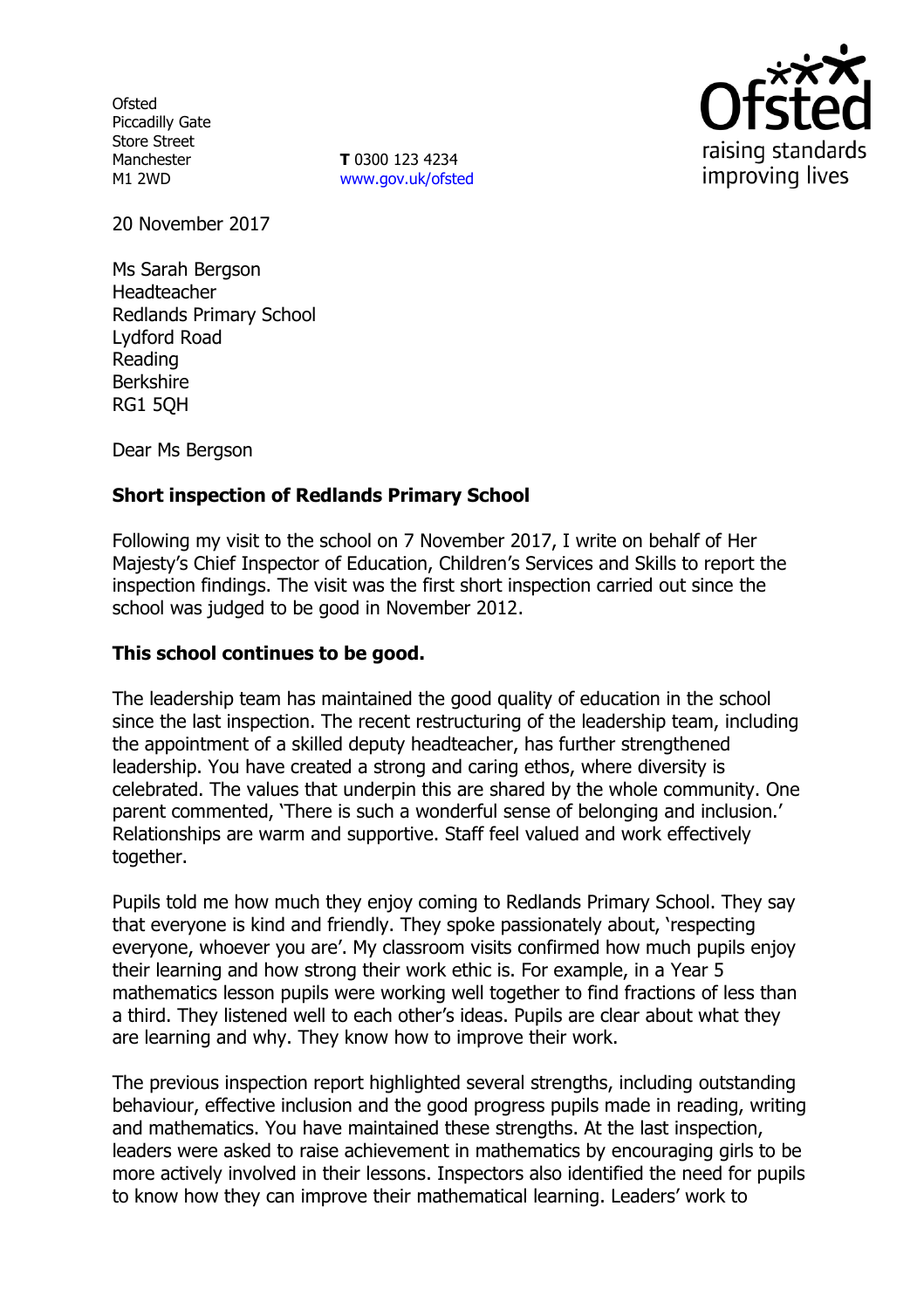

address this has been effective. During my visits to mathematics lessons it was clear that girls enjoy their learning in mathematics and that pupils understand how to be successful learners. Provisional performance information for 2017 indicates that key stage 2 pupils made greater progress in mathematics than pupils nationally, and that girls made even more progress than boys.

Leaders have a clear and accurate view of what your school does well and what could be even better. You have identified that there is still work to be done to improve both the progress and attendance of disadvantaged pupils.

In 2016, pupils' attainment in writing at the end of key stage 1 declined. You acted decisively to increase the rate of pupils' progress and restore higher attainment. Provisional performance information for key stage 1 pupils in writing, in 2017, indicates that attainment was in line with the national average. However, we did agree that there is not always sufficient challenge to ensure that the most able pupils make rapid progress and consistently reach the highest standard.

# **Safeguarding is effective.**

The school's leaders and governors fulfil their statutory safeguarding duties well. Policies and procedures are fit for purpose and the day-to-day routines are secure. Any necessary actions are completed without delay and are followed up in an efficient manner. Pre-employment checks demonstrate leaders' thorough action in ensuring the suitability of all staff and volunteers to work in school. These are recorded appropriately on the single central record. Safeguarding training is regular. Staff and governors understand their roles and responsibilities for keeping pupils safe very well.

Most pupils attend the school regularly. However, attendance figures for disadvantaged pupils were below the national average for all pupils in primary schools in 2016. Leaders acknowledged that there is still work to do to ensure that disadvantaged pupils attend school regularly.

Pupils say they feel safe in school and that their teachers always listen to them if they have a concern. They told me there is hardly any bullying as they are, 'too busy playing our own games'. Pupils say that teachers sort out any problems quickly and effectively. Pupils know how to keep themselves safe online. Parents speak of a safe environment, 'where pupils have a voice'.

# **Inspection findings**

- During the inspection, we agreed to look at how effectively leaders had addressed the areas identified in the previous inspection report regarding pupils' achievement in mathematics. This inspection also focused on the impact of leaders' actions to improve writing in key stage 1, and how well pupils make progress across the curriculum. In addition, we examined the progress and attendance of disadvantaged pupils and the school's arrangements for keeping pupils safe.
- $\blacksquare$  Most pupils currently in the school are making good progress in mathematics and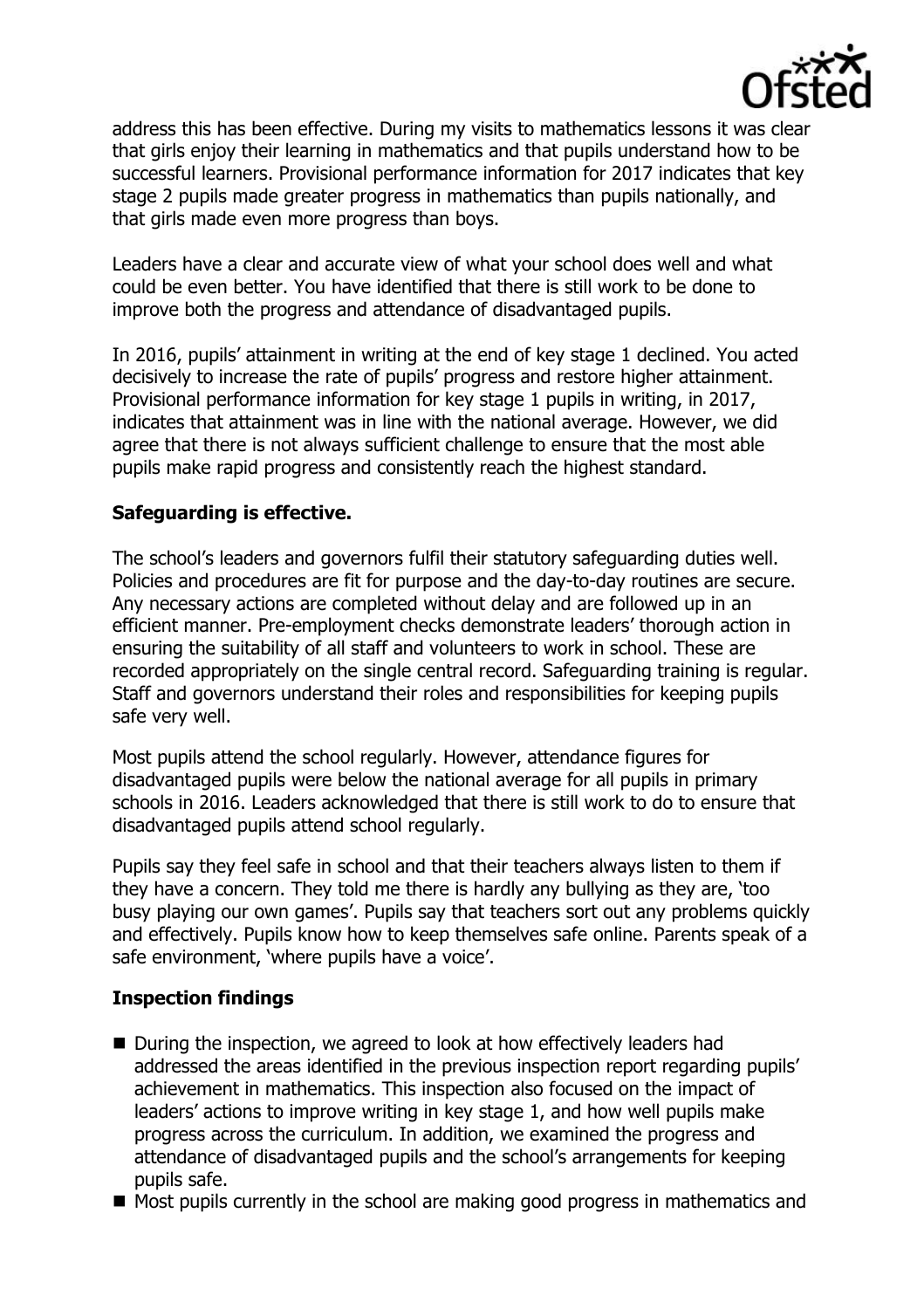their attainment is high. Where this is not the case, leaders and teachers accurately identify pupils who require additional support. This is reviewed regularly to ensure that individual pupils' needs are better met. Provisional performance information for key stage 2 pupils in 2017 indicates that the proportion of pupils reaching the expected standard in mathematics was below that found nationally. Leaders carefully investigated why this was the case. They discovered that pupils did not fully understand the language used in the national Year 6 tests. My classroom observations and discussions with pupils indicates that you have taken swift and effective action to address this. Pupils confidently use mathematical vocabulary. The mathematics curriculum provides many opportunities for pupils to deepen their understanding by using their reasoning and problem-solving skills. Pupils benefit from challenging tasks at the right level for their ability. Their knowledge of multiplication tables is strong. Pupils know how to improve their work. As one pupil commented, 'The marking code is useful as I can learn from my mistakes.'

- $\blacksquare$  The good quality of writing produced by current Reception children and Year 1 pupils indicates that standards are rising securely. They use their phonics knowledge well. In a Year 1 English lesson, pupils were confidently writing instructions to help 'The gruffalo' know how to brush his teeth. The pupils showed me where they had included their 'bossy verbs' and correct punctuation in their writing. Most pupils in the class were joining up their handwriting. The school's tracking information and work in books show that most pupils are now making good progress in their writing in key stage 1. However, we agreed that there was less opportunity for the most able pupils to increase their stamina for writing as evidenced by their work, and thereby attain at the higher standard.
- **Pupils make good progress across the curriculum, as evidenced by their work and** assessments. This is because the broad and balanced curriculum is well planned. Pupils develop their understanding of what it means to be an active citizen within a global context, effectively. Pupils' spiritual, moral, social and cultural development is particularly strong. Pupils develop a keen sense of tolerance at Redlands Primary School because of the importance the curriculum puts on valuing diversity and individuality. You enrich learning with many well-chosen educational trips and visitors. For example, pupils spoke excitedly about the recent Year 6 residential to Wales. Year 5 pupils spoke about building threedimensional sustainable eco-houses with students from the local university technical college. They had to work effectively in teams using their mathematical, scientific, technological and engineering skills. Parents and pupils also spoke about the learning of skills beyond the normal curriculum that the annual 'University of Redlands' provides, such as go-kart building and origami. Pupils also value outdoor learning opportunities as well as the wide range of beforeand after-school clubs run by the school.
- Leaders have established a clear strategy to ensure that disadvantaged pupils achieve well. Vulnerable pupils are provided with a range of additional support to accelerate their progress. Teaching assistants work highly effectively with pupils with a wide range of needs to improve their English and mathematical skills. Some of the strategies you have put in place, including specific language development interventions and one-to-one tuition, are especially effective in